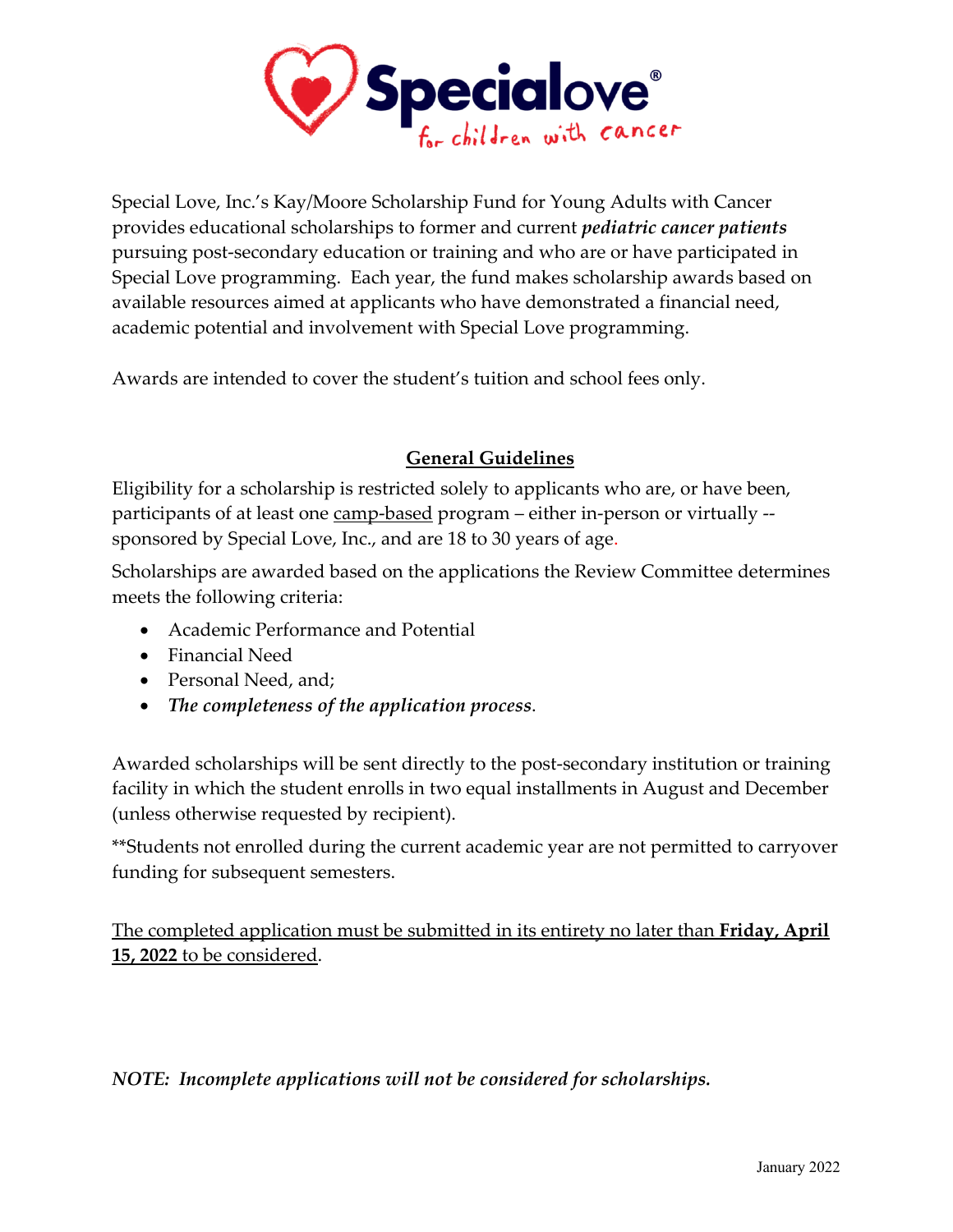# **Section A - Student Information**

| Primary Address:                                                           |  |  |  |  |  |
|----------------------------------------------------------------------------|--|--|--|--|--|
|                                                                            |  |  |  |  |  |
|                                                                            |  |  |  |  |  |
|                                                                            |  |  |  |  |  |
|                                                                            |  |  |  |  |  |
| <b>Primary Diagnosis</b>                                                   |  |  |  |  |  |
|                                                                            |  |  |  |  |  |
| On Treatment: Yes _______ No _______ If NO, off Treatment Date ___________ |  |  |  |  |  |
| Provide a Brief Description of Your Treatment and Current Health:          |  |  |  |  |  |
|                                                                            |  |  |  |  |  |
|                                                                            |  |  |  |  |  |
|                                                                            |  |  |  |  |  |
|                                                                            |  |  |  |  |  |
|                                                                            |  |  |  |  |  |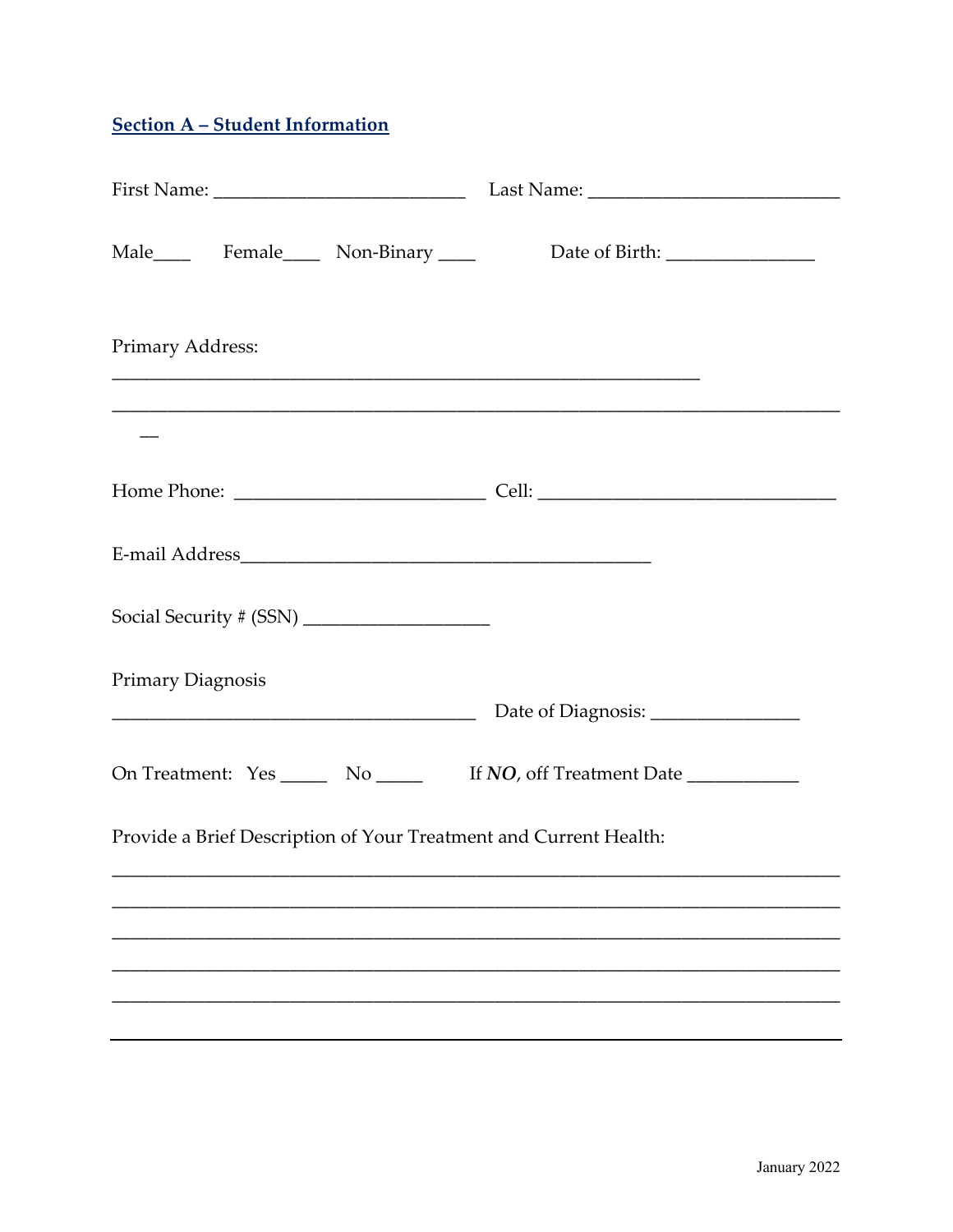Physician:

Treatment Center:

Phone:

**School - GPA/SAT/ACT**

*Please fill out this section and attach a transcript\* signed by a school official.*

\_\_\_\_\_\_\_\_\_\_\_\_\_\_\_\_\_\_\_\_\_\_\_\_\_\_\_\_\_\_\_\_\_\_\_\_\_\_\_\_\_\_\_\_\_\_\_\_\_\_\_\_\_\_\_\_\_\_\_\_\_\_\_\_\_

\_\_\_\_\_\_\_\_\_\_\_\_\_\_\_\_\_\_\_\_\_\_\_\_\_\_\_\_\_\_\_\_\_\_\_\_\_\_\_\_\_\_\_\_\_\_\_\_\_\_\_\_\_\_\_\_\_\_\_\_\_\_\_\_\_\_\_\_\_\_\_

Grade Point Average (unweighted, based on a 4.0 scale)

Transcript Attached: Yes \_\_\_\_\_ No \_\_\_\_\_\_ If no, will the transcripts be sent by the school directly?  $Yes \_\_\_$  No  $\_\_\_$ (Transcripts can be emailed to scholarships@specialove.org )

## *School info/transcripts must be for the most recent semester completed. For graduating seniors a high school or undergraduate transcript is acceptable.*

#### **Special Love Involvement:**

Please indicate what Special Love programs you participated in, and years participated.

In-Person Programming:

| Camp Fantastic                     |                        |
|------------------------------------|------------------------|
| <b>Fantastic Friends</b>           | Years: $\qquad \qquad$ |
| OctoberFest Weekend                |                        |
| . Ski Family Weekend               |                        |
| <b>Fantastic Winter</b><br>Weekend | Years:                 |
| YAC Weekend                        | Years:                 |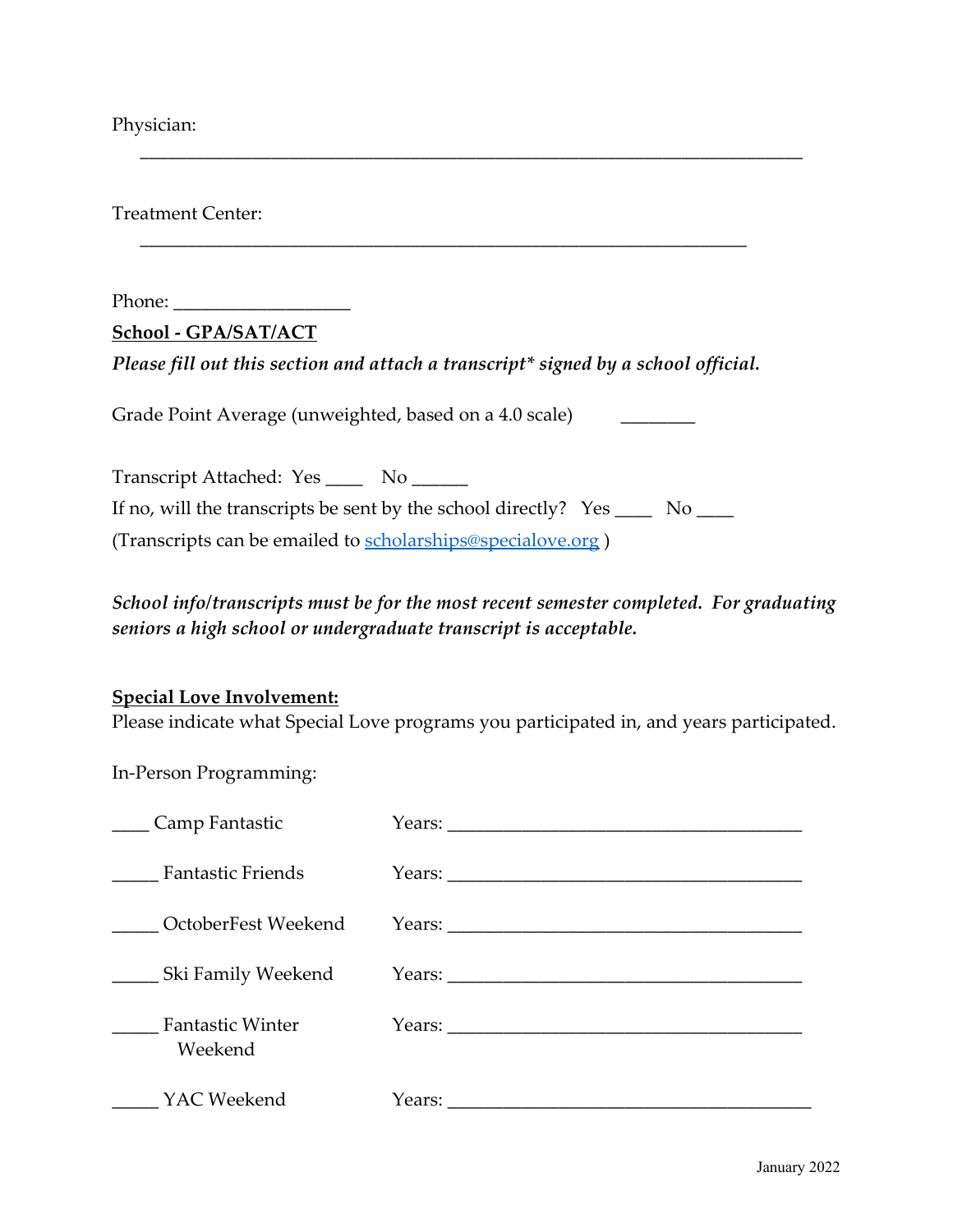| Tidewater Weekend | Years: |
|-------------------|--------|
| Reunion Weekend   | Years: |
| Summer Family Day | Years: |

Virtual Programming:

Please indicate all the virtual programs and activities you participated in.

| Camp Fantastic 2020       |  |
|---------------------------|--|
| Camp Fantastic 2021       |  |
| OctoberFest 2020          |  |
| OctoberFest 2021          |  |
| David Tutera Spring Craft |  |
| David Tutera Fall Craft   |  |
| David Tutera Winter Craft |  |
| Teen Game Night           |  |
| <b>Terrain Building</b>   |  |
|                           |  |

### **Section B: College/University/Trade School Information**

Name and address of school to whom you have formally committed and are planning to attend.

*OR*

If you have not yet chosen a school, list any to which you have applied. **Be aware a scholarship award will not be provided until you have provided evidence of enrollment.**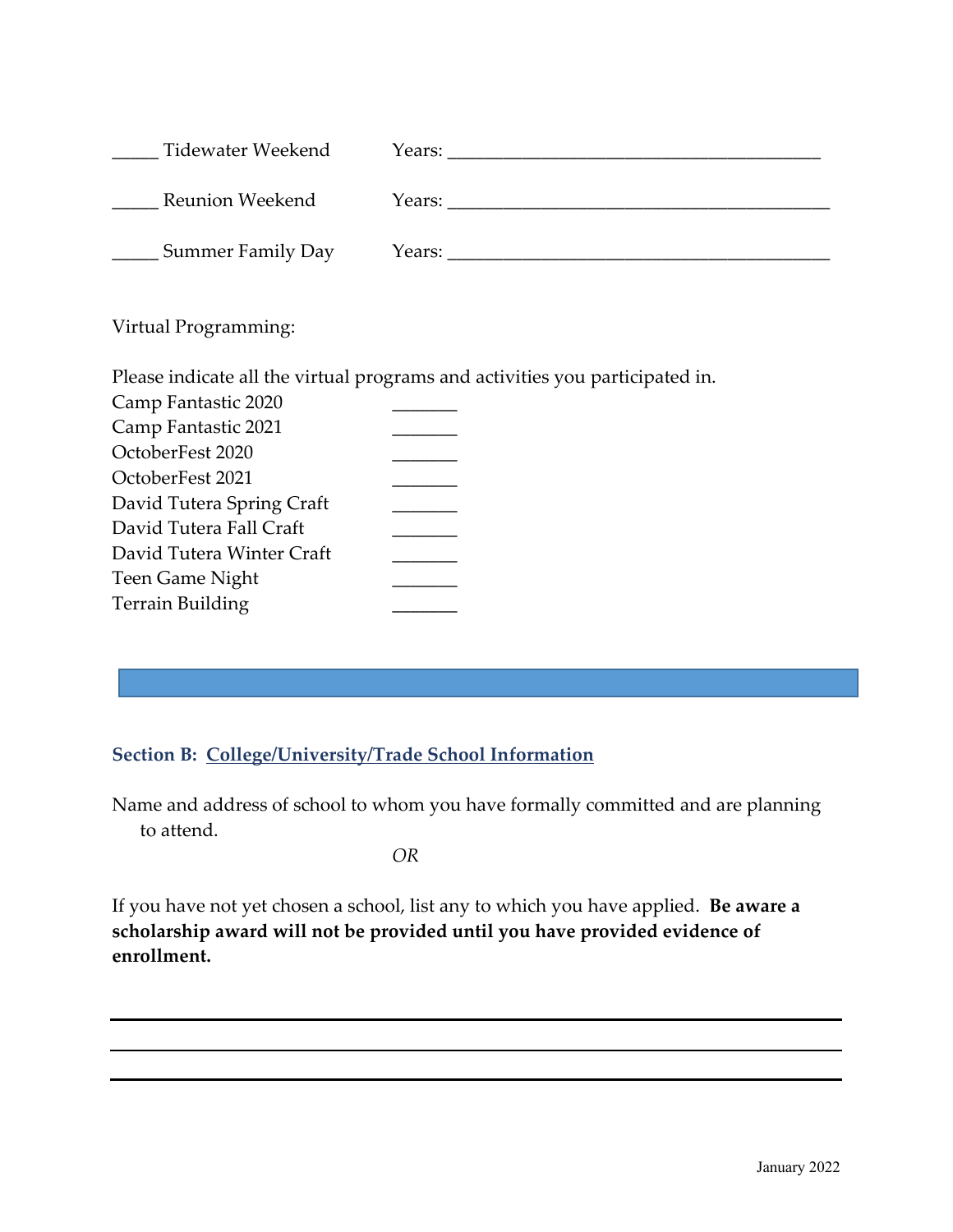Student ID # (if different from SSN) \_\_\_\_\_\_\_\_\_\_\_\_\_\_\_\_\_\_\_

\_\_\_\_\_\_\_\_\_\_\_\_\_\_\_\_\_\_\_\_\_\_\_\_\_\_\_\_\_\_\_\_\_\_\_\_\_\_\_\_\_\_\_\_\_\_\_\_\_\_\_\_\_\_\_\_\_\_

Degree and/or Area of Study:

Is this a graduate level program? Yes\_\_\_ No\_\_\_

When is tuition due at the institution?

- Ø Fall Semester Due Date \_\_\_\_\_\_\_\_\_\_\_\_\_\_
- Ø Spring Semester Due Date \_\_\_\_\_\_\_\_\_\_\_\_\_

Tuition cost per semester:  $\frac{1}{2}$ 

If not living at home, what is your housing cost per semester?

Average Number of Credits You Plan to take per semester: \_\_\_\_\_\_\_\_\_\_\_\_\_\_\_\_\_\_\_\_\_\_\_

Total Credit Hours: \_\_\_\_\_\_\_\_\_\_\_\_\_\_\_\_

Are you financially independent and responsible for your own cost of living?

 $Yes$  No $\_\_$ 

*\*If you answered yes, you should complete the financial information.*

Do you live with your parent(s)/guardian(s) when not at school? Yes\_\_\_\_\_\_ No\_\_\_\_\_\_

*\*If you answered yes, your parents/guardians should complete the financial information.*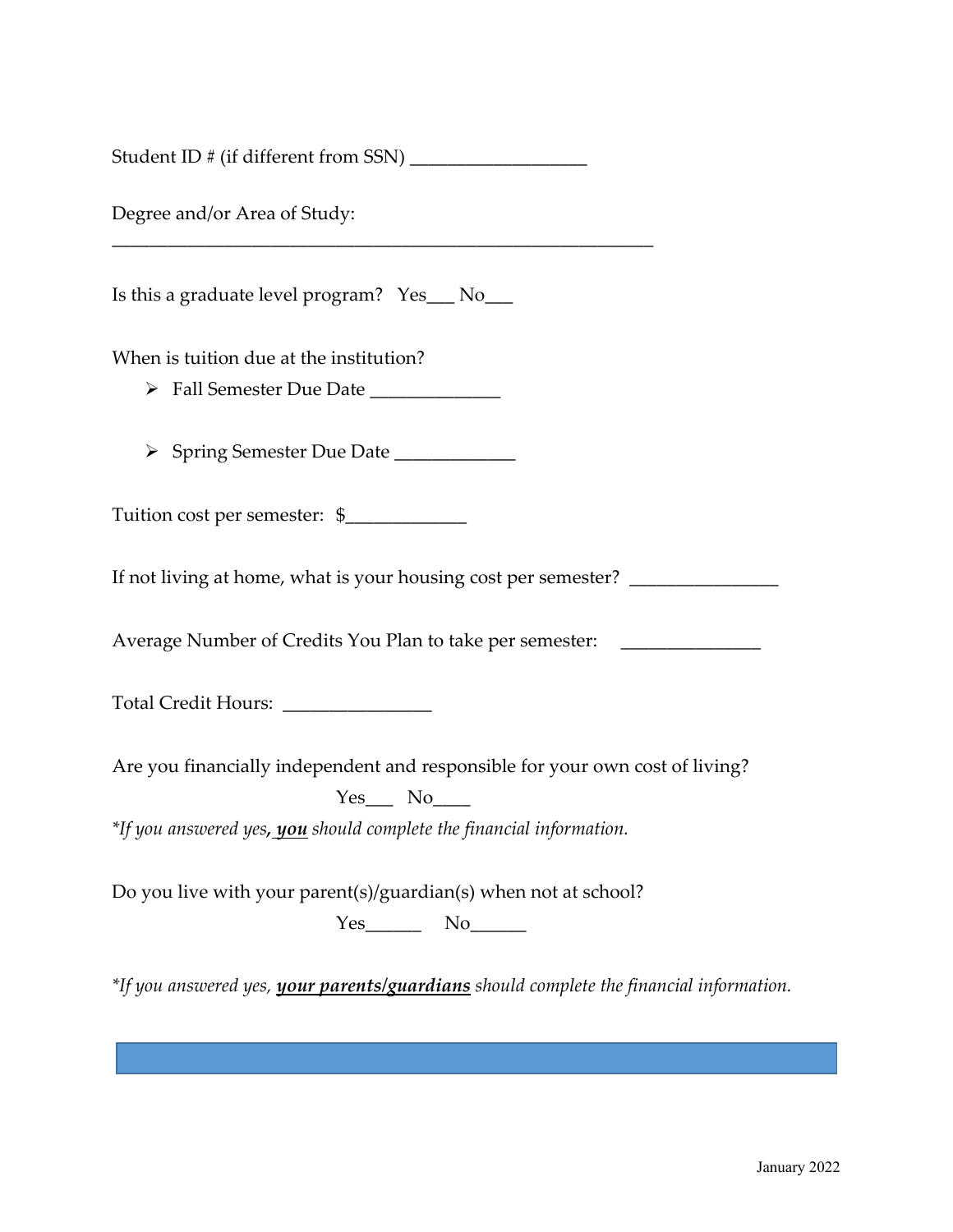### **Financial Support:**

| Your application will NOT be reviewed if the information in Section B is incomplete. |  |  |  |  |
|--------------------------------------------------------------------------------------|--|--|--|--|
|                                                                                      |  |  |  |  |

*Applicants who live independently* and *will cover their own educational expenses should fill out this section themselves in its entirety.*

Annual Income: \$\_\_\_\_\_\_\_\_\_\_\_\_\_\_\_\_\_\_\_\_\_\_\_ List sources of income: \_\_\_\_\_\_\_\_\_\_\_\_\_\_\_\_\_\_\_\_\_\_\_\_\_\_\_\_\_\_\_\_\_\_\_\_\_\_\_\_\_\_\_\_\_\_\_\_\_\_\_\_\_\_\_\_\_\_\_\_\_\_\_\_\_\_\_\_\_\_\_\_\_\_\_\_\_\_  $\overline{\phantom{a}}$ \_\_\_\_\_\_\_\_\_\_\_\_\_\_\_\_\_\_\_\_\_\_\_\_\_\_\_\_\_\_\_\_\_\_\_\_\_\_\_\_\_\_\_\_\_\_\_\_\_\_\_\_\_\_\_\_\_\_\_\_\_\_\_\_\_\_\_\_\_\_\_\_\_\_\_\_\_\_  $\overline{\phantom{a}}$ \_\_\_\_\_\_\_\_\_\_\_\_\_\_\_\_\_\_\_\_\_\_\_\_\_\_\_\_\_\_\_\_\_\_\_\_\_\_\_\_\_\_\_\_\_\_\_\_\_\_\_\_\_\_\_\_\_\_\_\_\_\_\_\_\_\_\_\_\_\_\_\_\_\_\_\_\_\_  $\overline{\phantom{a}}$ Average monthly expenses: Rent: \_\_\_\_\_\_\_\_\_\_\_\_\_\_\_\_\_\_\_\_\_\_ Utilities: \_\_\_\_\_\_\_\_\_\_\_\_\_\_\_\_\_\_\_\_\_\_\_\_ Car Payment: \_\_\_\_\_\_\_\_\_\_\_\_\_\_\_ Insurance: \_\_\_\_\_\_\_\_\_\_\_\_\_\_\_\_\_\_\_\_\_\_\_ Food: \_\_\_\_\_\_\_\_\_\_\_\_\_\_\_\_\_\_\_\_\_\_ Incidentals: \_\_\_\_\_\_\_\_\_\_\_\_\_\_\_\_\_\_\_\_\_\_\_ List all scholarships and/or financial aid applied for, noting if they have been approved, or not. \_\_\_\_\_\_\_\_\_\_\_\_\_\_\_\_\_\_\_\_\_\_\_\_\_\_\_\_\_\_\_\_\_\_\_\_\_\_\_\_\_\_\_\_\_\_\_\_\_\_\_\_\_\_\_\_\_\_\_\_\_\_\_\_\_\_\_\_\_\_\_\_\_\_\_\_\_\_

*For applicants who live at home, parents/guardians should fill out his section in its entirety.*

*\_\_\_\_\_\_\_\_\_\_\_\_\_\_\_\_\_\_\_\_\_\_\_\_\_\_\_\_\_\_\_\_\_\_\_\_\_\_\_\_\_\_\_\_\_\_\_\_\_\_\_\_\_\_\_\_\_\_\_\_\_\_\_\_\_\_\_\_\_\_\_\_\_\_\_\_\_\_*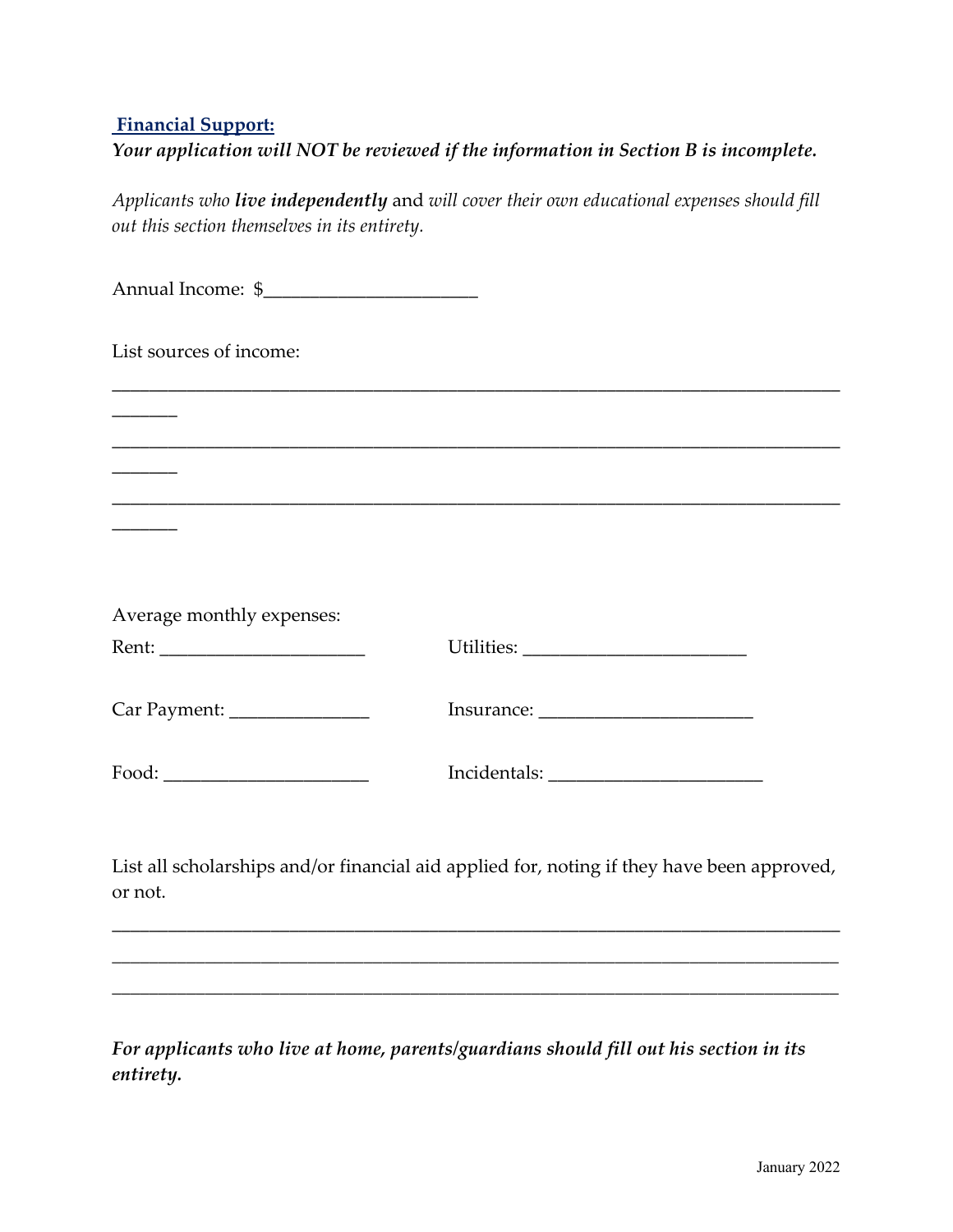Annual Gross Household Income: \$

Do you own your own home? Yes \_\_\_\_\_ No \_\_\_\_\_\_

If *YES*, what is the value of your home's equity? (Market value, minus mortgage balance)

 $\frac{1}{2}$ 

List all outstanding debts over \$1,000:

Will applicant contribute to his/her post-secondary expenses? Yes\_\_\_\_ No\_\_\_

\_\_\_\_\_\_\_\_\_\_\_\_\_\_\_\_\_\_\_\_\_\_\_\_\_\_\_\_\_\_\_\_\_\_\_\_\_\_\_\_\_\_\_\_\_\_\_\_\_\_\_\_\_\_\_\_\_\_\_\_\_\_\_\_\_\_\_\_\_\_\_\_\_\_\_\_\_\_

\_\_\_\_\_\_\_\_\_\_\_\_\_\_\_\_\_\_\_\_\_\_\_\_\_\_\_\_\_\_\_\_\_\_\_\_\_\_\_\_\_\_\_\_\_\_\_\_\_\_\_\_\_\_\_\_\_\_\_\_\_\_\_\_\_\_\_\_\_\_\_\_\_\_\_\_\_\_

\_\_\_\_\_\_\_\_\_\_\_\_\_\_\_\_\_\_\_\_\_\_\_\_\_\_\_\_\_\_\_\_\_\_\_\_\_\_\_\_\_\_\_\_\_\_\_\_\_\_\_\_\_\_\_\_\_\_\_\_\_\_\_\_\_\_\_\_\_\_\_\_\_\_\_\_\_\_

If *YES*, in what way?

Describe any specific information *currently* influencing your family's financial need in meeting the applicant's post-secondary educational costs (i.e. medical bills, loss of job, family illness, etc.):

\_\_\_\_\_\_\_\_\_\_\_\_\_\_\_\_\_\_\_\_\_\_\_\_\_\_\_\_\_\_\_\_\_\_\_\_\_\_\_\_\_\_\_\_\_\_\_\_\_\_\_\_\_\_\_\_\_\_\_\_\_\_\_\_\_\_\_\_\_\_\_\_\_\_\_\_\_\_

\_\_\_\_\_\_\_\_\_\_\_\_\_\_\_\_\_\_\_\_\_\_\_\_\_\_\_\_\_\_\_\_\_\_\_\_\_\_\_\_\_\_\_\_\_\_\_\_\_\_\_\_\_\_\_\_\_\_\_\_\_\_\_\_\_\_\_\_\_\_\_\_\_\_\_\_\_\_

\_\_\_\_\_\_\_\_\_\_\_\_\_\_\_\_\_\_\_\_\_\_\_\_\_\_\_\_\_\_\_\_\_\_\_\_\_\_\_\_\_\_\_\_\_\_\_\_\_\_\_\_\_\_\_\_\_\_\_\_\_\_\_\_\_\_\_\_\_\_\_\_\_\_\_\_\_\_

#### **Section C – Written Essay**

Provide a one-page essay on how this scholarship award would help to finance your post-secondary education. *NOTE:* **Applications without a written statement will not be considered**